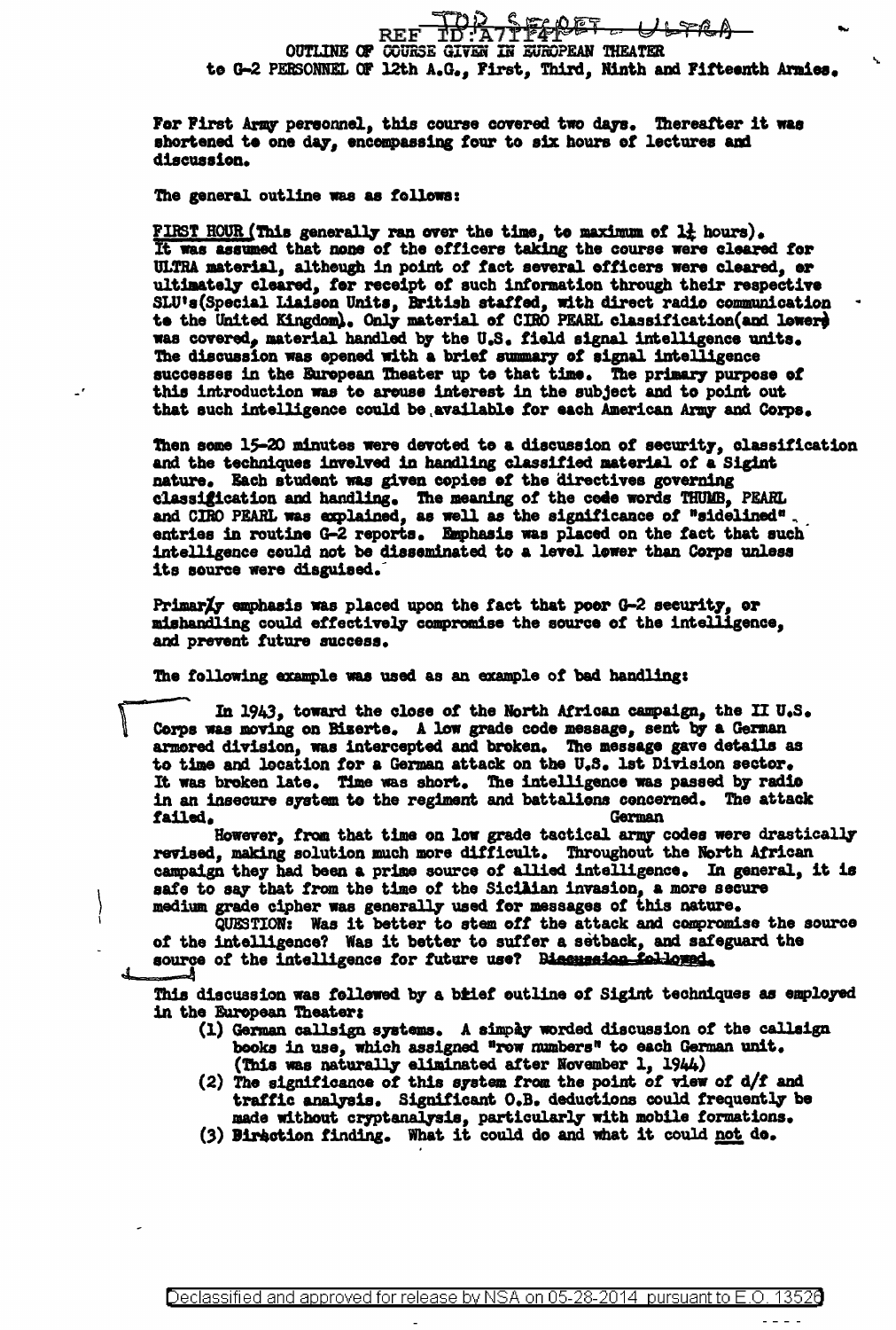(4) Cryptanalysis. Brief discussion of codes and ciphers in general by the Germans, and how responsibility for solution was divided. Medium grade cipher(double playfair) done at A.G. level and decodes sent forward to armied. Low grade systems (codes, simple substitutions and transpositions, plain text) done at Army and Corps. Decodes sent as far forward as Corps.

...........10 minute break..........

2. 2nd hour.

Specific information as to the units to be allocated to each G-2 taking the course. Tables of organization, names of units commanders. (In the case of VIII Corps and XIX Corps, as I recall, the G-2 staff were not aware of the existence of such units, and had made no arrangements for cress channel lift. In the latter case, the Signal Officer had assumed that G-2 would take care of it. Specific administrative problems and questions were left to the end of the lectures, when all students conferred with Colonel Bicher about these matters.

Following this, students were given a tour of the operations rooms. They started in the teleprinter room, where they could see M serials chalked up on the board and equated with German divisions, and see traffic coming in from the intercept stations. They were shown the map of intercept stations. the D/F stations, and units in training. Then they proceeded to the D/F pletting room. The cue here was to throw in a few words about poor U.S. mobile D/F equipment. Thence to traffic analysis and log reading, where they saw logs of German networks, and network reconstructions based upon the call sign systems previously discussed. Finally, they were taken into the code section, where they saw cryptanalysis in progress. The emphasis here was on the importance of depth. One message in a new system was generally insoluble.

........ 10 minute break ..........

3. 3rd hour.

Since at that time traffic analysis, aided by the German call sign systems, was all important, this session commenced with a a reiteration of German c/ss usages, and another explanation of the books. All students given a call sign book to see, and each one looked up a call sign.

Discussion then turned to types of networks used by the Germans. Emphasis here was on "Star"(Stern) and "Line"(Linie), the net types most commonly used frem division down. Emphasized the importance of "single call sign procedure" in these systems, in which one call sign only was used for communication between the centrel or senior station, and the outstation. Showed how easily errers could be made, what sins could be committed by inexperienced intercept operators, how D/F bearings could be made on the wreng station, and how low grade messages, generally unsigned and without address, could be misinterpreted under such a system.

Then each student was given a"canned"problem in network redonstruction. The problem given was one which had actually been done in operations. A series of messages from networks of the 19th German Air Force Division (approx. 15 in all) compromised the entire division T/O, most unit locations, and the relationship of the units to the "Sector" (ABschnitt) defensive system favored by the Germans for coastal defense units. All errors and garbles were eliminated, messages were carefully pranslated, and messages with a doubtful direction were eliminated. Map references were inserted in messages.

.......... 10 minutes..........

2.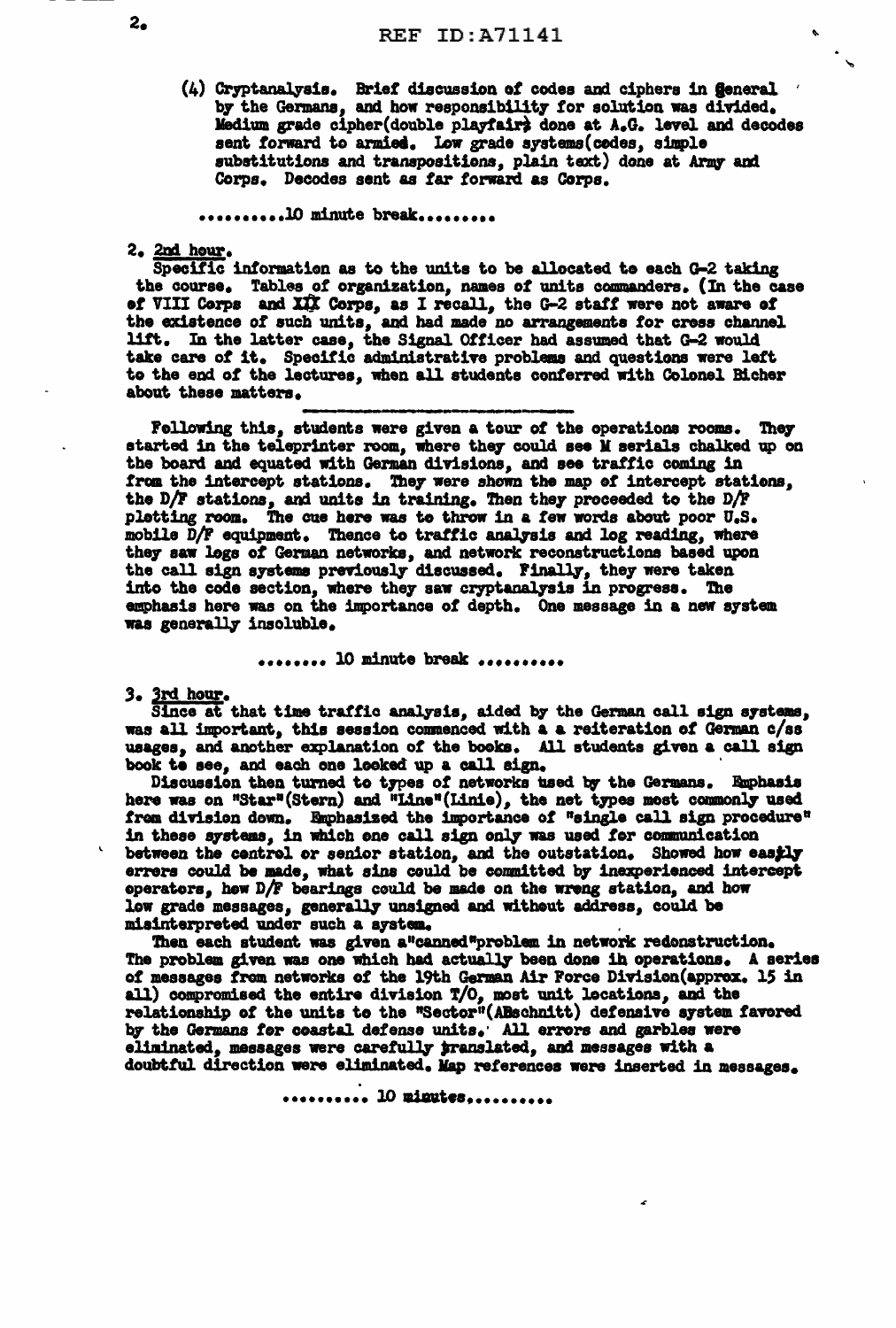- **REF ID: A71141**
- Fourth hour. 3.

The entire period was devoted to a discussion of G-2/ signal intelligence unit relationships. Each student was given a list of things which his signal intelligence units would need from him. Emphasis was placed upon the fact that the Signal intelligence unit could not work alone. Without background information, and constant briefing from G-2, the unit could not function efficiently. A partial list follows:

- (1) All possible information on Order of Battle and personalities.<br>(2) Should receive all G-2 reports.
- 
- (3) Should have immediate, priority access to all captured documents relating to enemy call signs, frequencies, codes and ciphers. map aystems.
- (4) Should get a chance at captured enemy signal and cryptographic personnel.
- (5) Would be helpful in interrogations of enemy signal intelligence personnel. Would certainly be familiar with techniques and the the language.
- (6) Above all, the signint unit needed  $G-3$  information as well as  $G-2$ information. the intelligence officer can be trusted with details as to intended friendly action. Only in this way can he direct set coverage to get the maximum intelligence for G-2.

......... 10 minute break...........

4. Fifth hour.

Theppactice, the fourth ever generally ran over the allotted time. By this time, the students were apt to be getting tired, but increasingly curious about the results achieved by signal intelligence. By the end of the fourth hour, the whole class was generally grouped about the OB map which SID maintained from Sigint sources alone, talking shep with the instructors. In general, the instructors were enthusiastic about their work, and were apt to "oversell" their product. The final hour of the session was therefore devoted to dampening student enthusiasm and and attempting to secure a somewhat more realistic appraisal of signal intelligence, its advantages, and its more significant limitations. Too optimistic expectations could only handicap the relations which the G-2's were to have with their field units. They would expect the impossible (and in some cases, did). The general appreach to this problem is outlined in APPENDIX I. In a course such as is proposed in the future, the material outlined in APPENDIX I might perhaps be given somewhat earlier in the course.

- 5. At the conclusion of the course, all the students met with Colonel Bicher for specific questions as to personnel, the state of unit training, etc.
- 6. The courses given to First and Third Army personnel lasted two days, and covered approximately nine hours. In these courses, a complete problem was given. Situation reports were prepared, our own troop dispositions were outlined in detail, and "canned" messages covering a three day period were prepared. The exercise was designed to show how signal intelligence could function under ideal sanditions. It was felt that this exercise was not overly effective, and it was abandoned.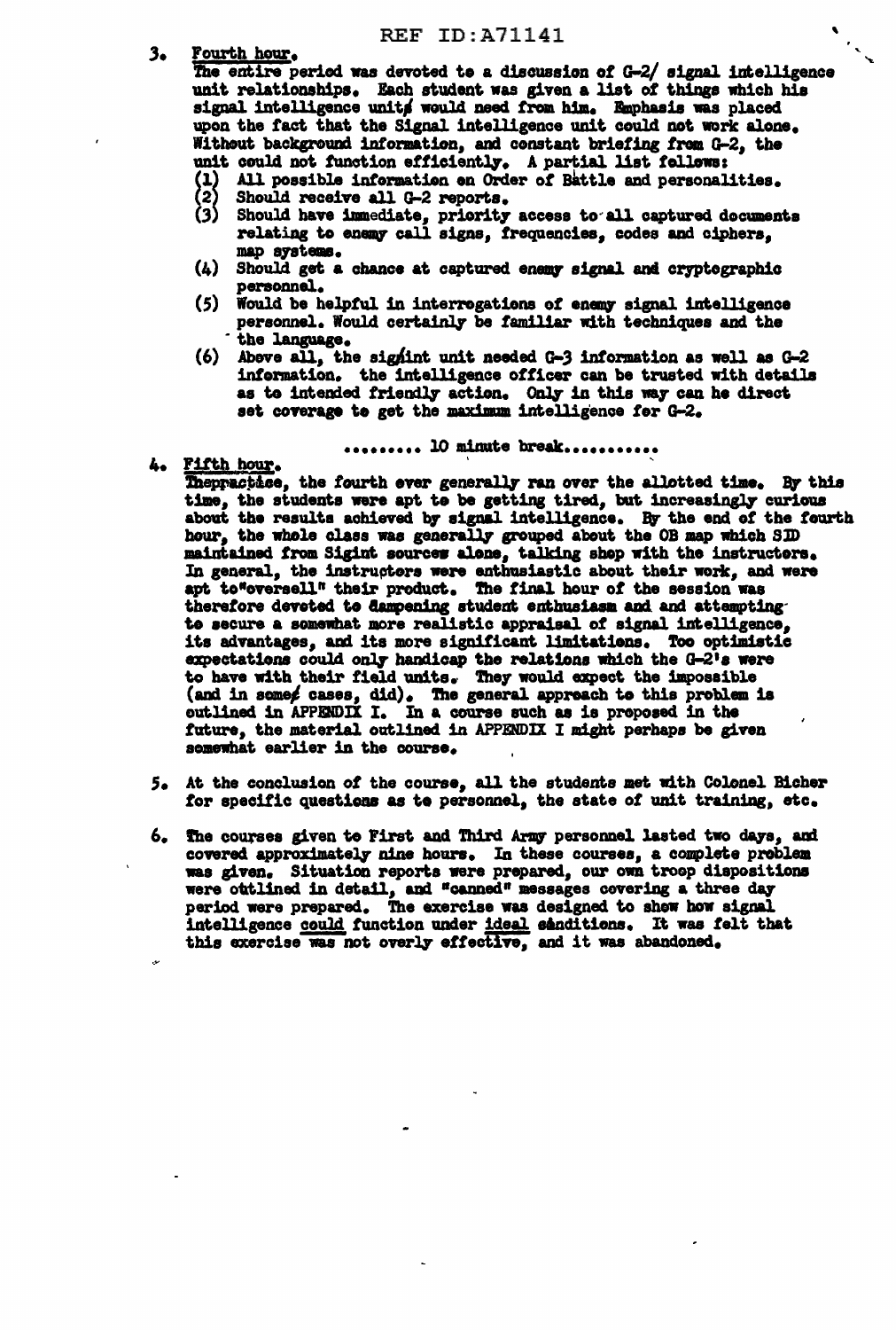Ñ.

Material covered en<sup>e</sup>limitations of signal intelligence". As can be seen, this covered only divisions and belew.

Successful signal intelligence work is impessible-without difficult or impessible, unless three basic conditions are present:

- (1) The enemy will use the radio as a means of communications.
- (2) That enough traffic can be intercepted, without excessive garbling or corruption.
- (3) That, if code or cipher be used, the systems employed  $f$   $\mu$ permit of practical solution, is, a solution which can be made with available personnel and facilities, in a period of time short enough so that the deciphered material will still be of intelligence value.

This, theme, or variations and elaborations on it, was the basis of the lecture on limitations of signal intelligence. Points covered, as I remember, went about as follows:

- (1) Signal intelligence is inoperative and ineffectual if the enemy imposes radio silence.
	- a. Where adequate landline facilities exist, radio may be little used.
	- b. When such facilities have been overloaded, or rendered inoperative. then a resort to other means of communication(radio) is necessary.
	- c. Radio operators and cryptographic personnel require extensive training. It can therefore be assumed that in most instances. some military radio traffic will be found, if only of a practice nature for training purposes.
- $(2)$  The European experience was that German armored formations  $\#f$  made far more use of radio communications, than infantry units. Their very mobility ruled out an extensive reliance on static(landline) communications. Very little traffic was taken from infantry type units.
	- a. In other cases, where good static communications were lacking(ex, as between lith Air Force Field Div, on the Greek islands) radio traffic might be extensively employed. (Ditte Jap occupation forces).
- (3) It is assumed that sufficient traffic in one cryptographic system can be intercepted, else solution may be difficult or impossible.
	- a. Bad atmospherid conditions, unsuitable intercept sites (ex. periodic "blackouts" in Iceland), mountainous terrain limiting factors.
	- b. Good security implies the lowest possible power outbut on transmitters. Good intercept equipment, highly trained and experienced intercept operators a sine qua non. It has been said that through improvement in intercept equipment and aerials. that 50% of the ETO intercept was intercept which was theoretically impossible to copy.
- (4) If enemy transmissions are not sent in plain text, then the code and cipher systems used must be solvable.
	- a. Certain code er cipher systems are inselvable in theory (one time pads). Other are insolvable in practice(certain types of transposition, Rawter a good example). Others, due to the great expenditure of personnel time and machinery invelved, can only be handled at the very highest levels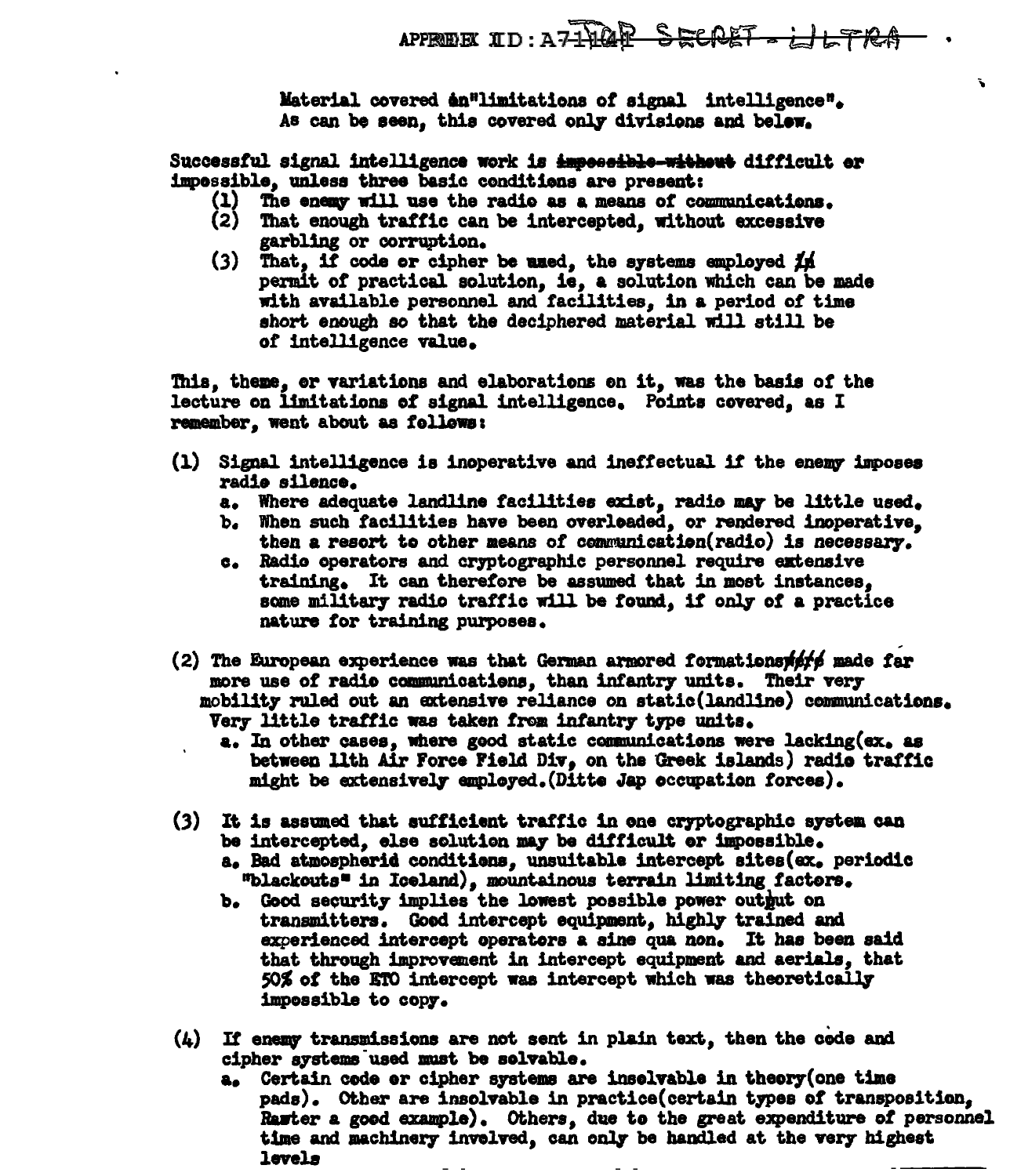- (5) Complex communications procedures@ daily chainging, unsystematic callsigns, changing frequencies, network organization designed to hamper traffic analysis and accurate direction finding- can sharply limit signal intelligence results. The unit network on highest G-2 intercept priority can be "lost" for days if frequencies and callsigns are frequently changes, and if there are no security violations to give a sigint sergice clues as to the net's identity. German usage of single callsign precedure in many networks sharply reduced the accuracy of allied d/f bearings, and complicated the analysis of message routings.
	- $a_a$  ?Always put in a word about, D/F at this point. Many G-2's seemed to have misconceptions as to accuracy and reliability of D/F. Often expected pinpoint locations.
- (6) Once intercepted and selved, with an interesting message content, garbles and corruptions can make a message worthless. (See example of corrupt message sent by German lst Para Army-ULTRA).
- (7) Systems which can be read at ence may have an intelligence content of no interest to a G-2.
- (8) With particular reference to the ETO<sub>3</sub>--one army or corps unit might be getting a steady flow of intelligence, while its flanking unit got little or nothing of interest to G-2. Beth units were experienced capable units. The answer here had to be sought from the German Order of Battle in the two sectors. One unit had opposite it several talkative German divisions, whose communications security was poer. The other unit covered a sector held by security conscious units, which made little use of radio. The Seventh U.S. Army signal intelligence organization. perhaps the best trained and most experienced units in the ETO, always operated under this handicap, while First U.S. Army was never without at least one unit which kept it in business.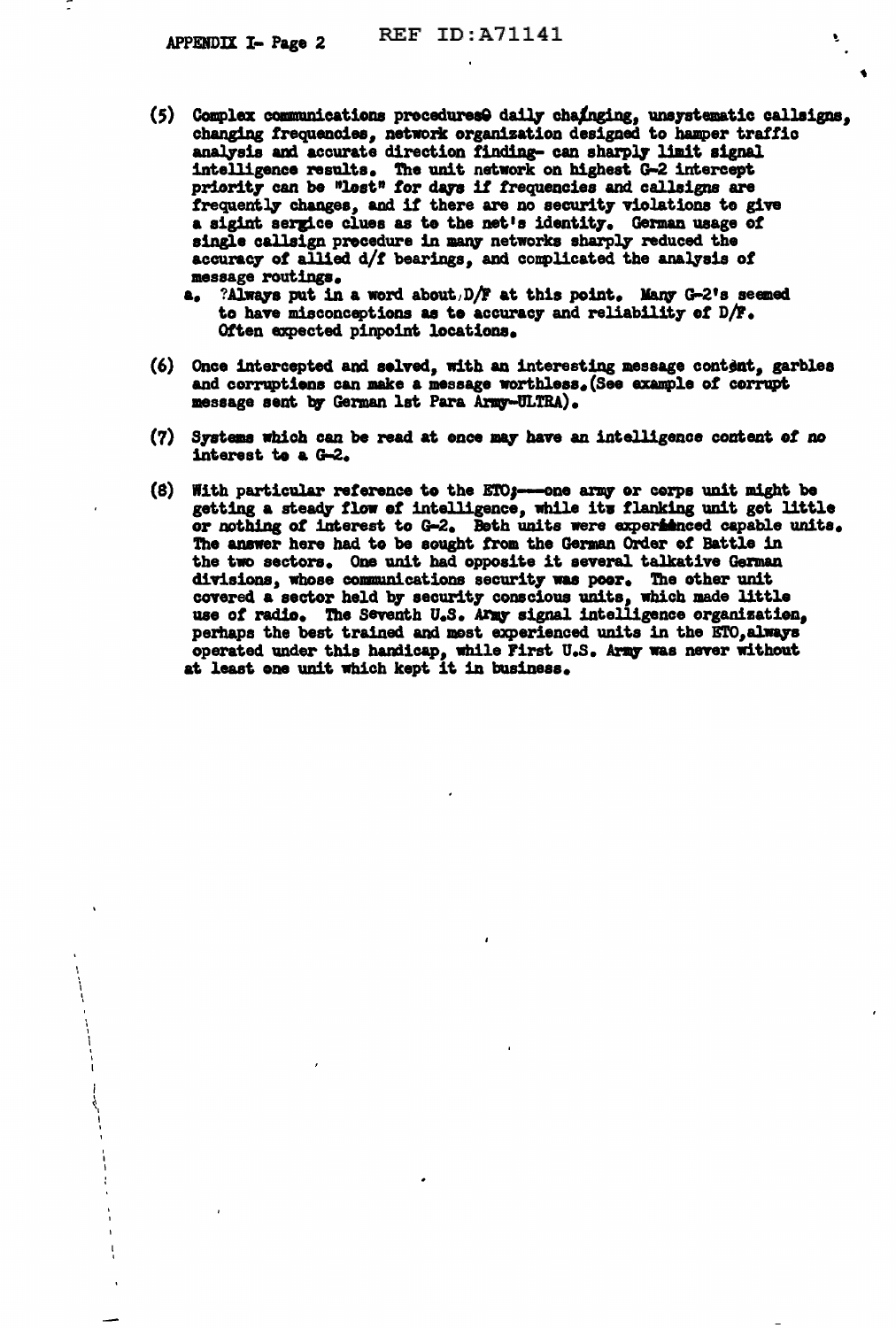

## SIGNAL INTELLIGENCE SCOOPS FROM THE ETO

- 1. ULTRA. In the spring of 1944, not long prisr-to before D-Day, General Guderian, Inspector of German Armored Troops, visited all German armored divisions located in France. A message outlined the General's itinerary in detail. It gave the unit number and location of all the armored formations then in France, as well as the location of some divisional command posts.
- 2. ULTRAV The counterattack mounted by the Germans against the Mortain-Avranches cerrider in August, 1944, was known from signal intelligence sources approximately 36 hours before the blow fell. The attacking feroes were known, as well as the areas concerned. As a result, General Bradley was able to make the necessary reinforcements. The attack was made on U.S.<br>VII Corps, including the 4th, 9th and 30th U.S. Inf Divisions, backed up<br>by the 3rd Armored Division and part of the 2nd Armored Division. Hefailed The breakthrough attempt failed.

3. CIRO PEARIS In January, 1945, during the closing phases of the Ardennes<br>b'\campaign, deciphered messages from a German armored division(Panser Lehr<br>\ Division) indicated that (1) it was withdrawing completely from north Luxembourg, across the Kyll river inte the Eifel area of Germany; (2) Only two bridges acress the Kyll were intact, one used for eastbound and one for westbound traffic; (3) the divisions frefueling points, and ration dumps were specified for a period several days in advance.

De

Bionings

gos mode

 $3^{\sigma}$   $\frac{1}{2^{\sigma}}$ 

This was concrete evidence that the Germans had given up any hope of further progress in the Ardennes. IXth Aif Rorce attacks blew the two key bridges. A claim of 1800 vehicles destroyed was made by the air forces.

PEARL. During the German retreat across France in August, 1944, the Reconnaissance Battalion of the German 21st Panser Division acted-as frequently the "eyes" for corps and army. Daily it sent back detailed reports to the division command post concerning the sectors held by German infantry divisions, the locations of their command posts, and where

and wave of the stablished. These reports were sent<br>with the stable.<br> $\sqrt{\frac{1}{2}}$  THUMBT In late April and early May, 1944, d/f beaings on an unidentified<br> $\sqrt{\frac{1}{2}}$  . THUMBT In late April and early May, 1944, d/f beaings Brittany northeastward into the Caen area. Ground sources had carried<br>the German 21st Ps. Div in this area. There will had the fifthing The indicated move was reported as a move by 21st Ps Div into the induced move was reported as a move by 21st Ps Div into t Ps Div into the